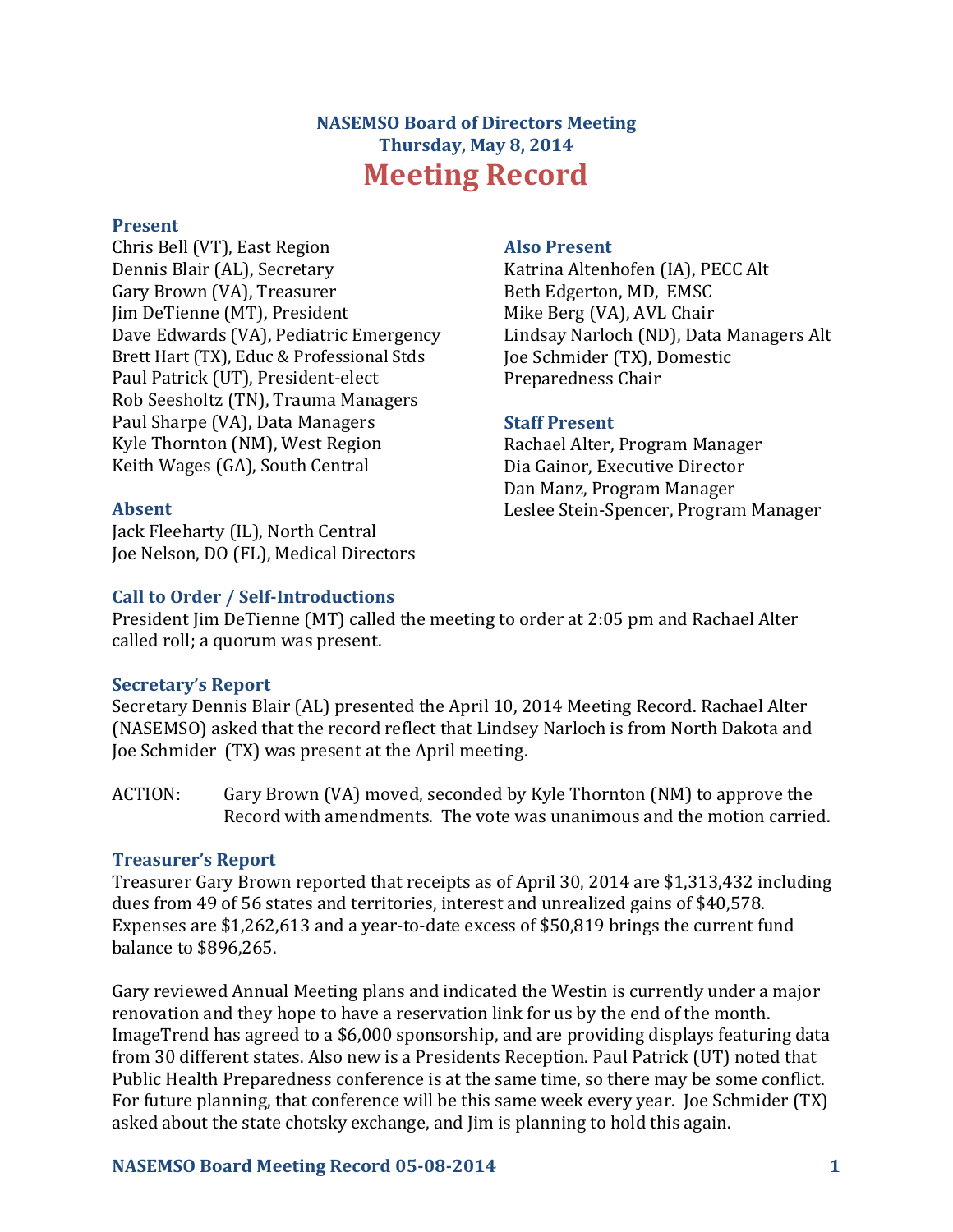### **Presidential Ponderings**

- **FICEMS State Director Representative** Jim DeTienne congratulated Joe Schmider on filling the state EMS director representative vacancy at FICEMS.
- **Washington Update** Jim also praised Kathy Robinson (NASEMSO) for the effort put into publishing the Washington Update, noting that it is one of the many highlights that come out of this organization.
- **Nominations Committee** Jim encouraged the regions to get nomination out for consideration. Paul Patrick needs nominations by July 1st .

### **Executive Director's Report**

- **REPLICA Seminar** Dia Gainor (NASEMSO Exec Director) reminded the board to register for the Recognition of EMS Personnel Licensure Interstate CompAct (REPLICA) Seminar to be held in Chicago on June 10th.
- **Ambulance Manufacturer Division of NTEA Meeting**  This group will co-locate their fall meeting with NASEMSO's Annual Meeting as they did last year in Nashville. Dia asks the Board to be sure to reach out and thank them for their support.
- **NEMSAC** Meeting was held last week and lots of committee work is in progress. JNEMSLF asked that NEMSAC look at a Data Agenda for the Future. They agreed to work on refinements to the Education Agenda for the Future. Dia testified expressing dismay for removal of proposed language that would have emphasized the importance of the states' roles in advancing the agenda, and the dilution of existing language in another section along the same lines. Another comment opportunity is forthcoming.
- **MAP21 Authorization** State highway transportation officials are compiling a synopsis related to injury severity and what will be expected of them by 2020, with comments due in June. Specifically they are looking at linkage and whether or not states can move away from the law enforcement officer on scene recording the severity of injury.
- **New NASEMSO Projects**  Dia reported that there are now six contracts in various stages of development. Proposals have been submitted to NHTSA on: CAP6 – related to undertakings related to returning veterans; CAP7 – to develop a robust series of performance measures for EMS with the Institute for Healthcare Innovation and other relevant agencies; and CAP8 – placing a half-time EMS fellow in the NHTSA Region 1 and 10 offices to work on improving relationships on a state-by-state basis between state offices of highway safety and state EMS offices. We are working on two proposals for competitive awards with NHTSA, which will be brought to the Board for approval: CAPY – Promoting Innovation in EMS; and CAPZ – Advanced Automatic Collision Notification for Medical Directors. Lastly, NASEMSO submitted the paperwork to become a vendor with the state of Massachusetts and we have been requested to perform a state EMS system consultation there later this summer.

# **Federal Partner Reports**

- **NHTSA** No NHTSA Staff on the call
- **HRSA EMS for Children**  Beth Edgerton reported that HRSA has moved to a new space. They recently had a site visit in the Virgin Islands to help them strengthen

### **NASEMSO Board Meeting Record 05-08-2014 2**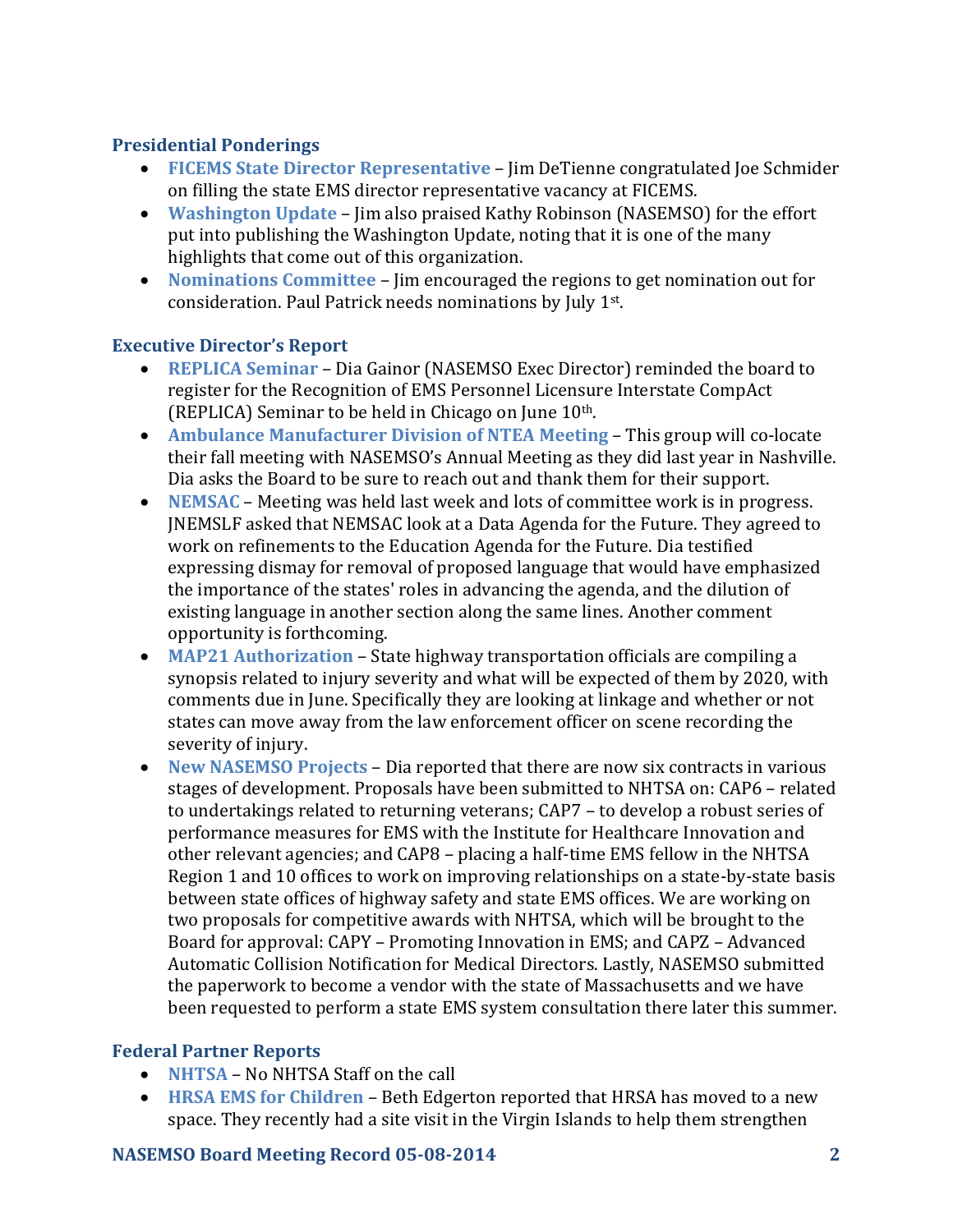their program with the departure of Selwyn Mahon. Next week HRSA staff will be traveling with NHTSA to Alaska for a site visit. The Pacific Islands continue their regional activity with issues specific to their remoteness and the health information exchange. The EMS for Children Grantee Meeting will be held the last week in July, and will celebrate the 30<sup>th</sup> anniversary of the Program. HRSA is working with the regional EMS for Children leads to address issues that are relevant within their specific regions. HRSA is still working on next generation pre-hospital performance measures.

### **Action Items**

- **Draft NASEMSO Comments for NFPA 1917 1st Revision Report Michael Berg** (VA – AVL Chair) reported that a subgroup of the AVL Committee reviewed the 1st revision to NFPA 1917 and made [comments](mailto:https://www.nasemso.org/Members/Board/documents/NASEMSO-Proposed-Comments-NFPA-1917-05May2014.pdf) on items that were 'objectionable'.
- ACTION: Gary Brown moved, seconded by Kyle Thornton that staff write a letter to request a 1-year delay in implementation. The vote was unanimous and the motion carried.
	- **GSA KKK Change Order #6** Ambulance manufacturers have been working with NIOSH on safety standards, and three new standards (cot retention, seating systems, and equipment mounts) are open for public comment until May 21. These new standards will increase ambulance costs by \$15-\$40,000 (these would be a purchasing spec, not retro-fit). We can't change the standard, but the AVL Committee is requesting that NASEMSO submit a letter asking for a 1-year delay, as the current lead time of July 1, 2014 is impractical.
- ACTION: Brett Hart (TX) moved, seconded by Gary Brown to submit the comments as presented. The vote was unanimous and the motion carried.
	- **Draft Comments on the 2015-2018 National Health Security Strategy**  Joe Schmider (Domestic Preparedness Committee Chair) reported that EMS is missing throughout this document, and has been lumped into emergency management. The Domestic Preparedness (DP) Committee recommends that 'emergency management' be changed to 'emergency services' as well as 'train' changed to 'educate'. They also commented that we should be teaching the general population how to treat a sick family member before the disaster hits.
- ACTION: Brett Hart moved, seconded by Dennis Blair to submit the comments as presented. The vote was unanimous and the motion carried.
	- **Draft NASEMSO Comment Opportunity on Patient Decontamination**  Joe Schmider reported that this is a good document but they need to consider medical guidelines. Also, they need to make sure that the public understands what they are saying, and the DP Committee is recommending that they create an Executive Summary. Leslee Spencer-Stein (NASEMSO Staff) also noted that there is no section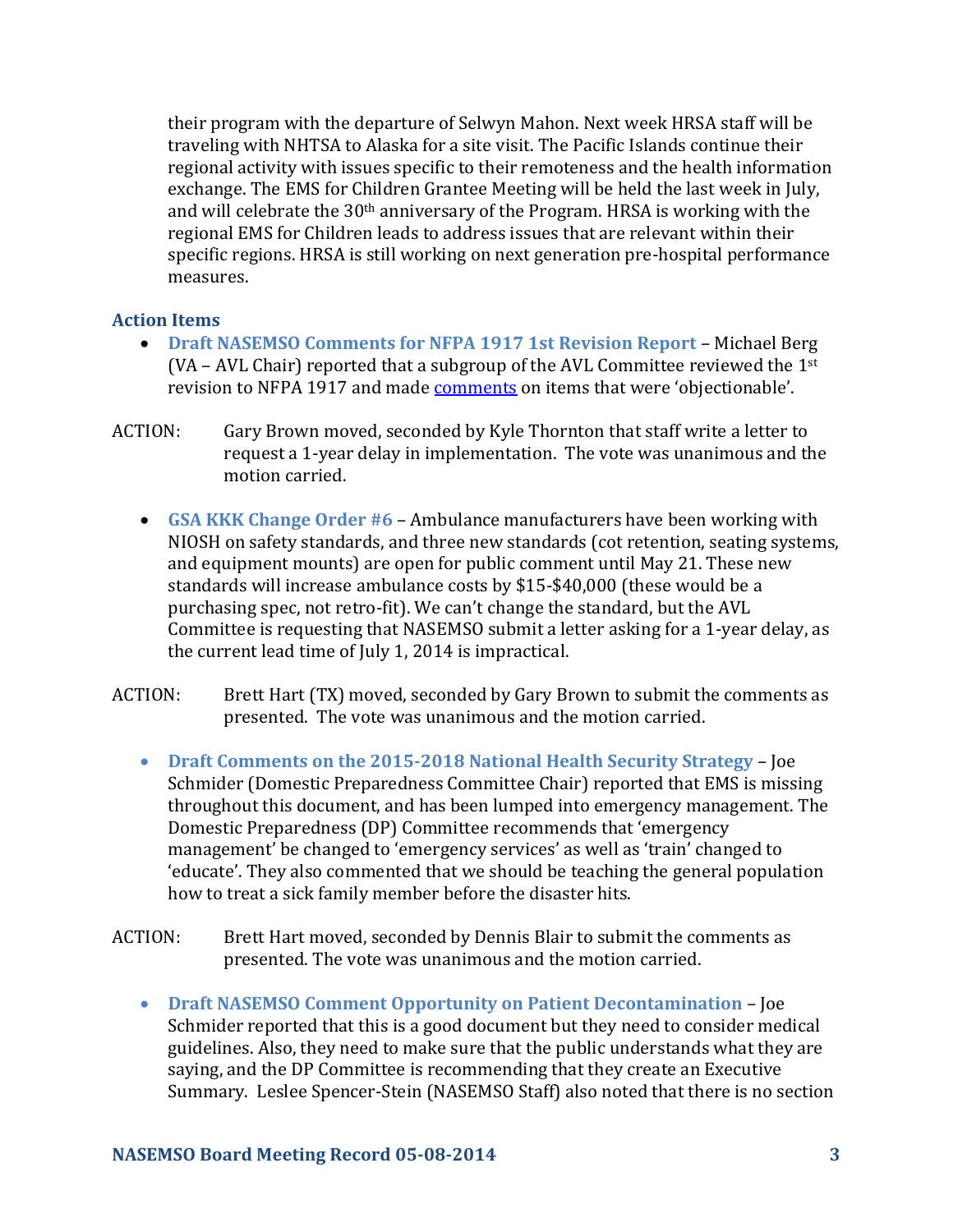on psychological impact on either the first responder or the public, and they would like to see that.

- ACTION: Brett Hart moved, seconded by Rob Seesholtz (TN) to submit the comments as presented. The vote was unanimous and the motion carried.
	- **Request for Endorsement of the new Towards Zero Deaths National Strategy**  Keith Wages (GA) advised the Board that the Highway Incident & Transportation Systems (HITS) Committee would like to draft a resolution for the Annual Meeting in support of the new Toward Zero Deaths National Strategy. Jim acknowledged both Dia & the HITS Committee for their hard work in making sure that EMS was represented in the document.
- ACTION: Keith Wages moved, seconded by Chris Bell (NH) that NASEMSO endorse the Towards Zero Deaths Strategy and draft a resolution. The vote was unanimous and the motion carried.

### **Ad Hoc Committee Reports**

- **Air Medical** (no report)
- **Agency & Vehicle Licensure**  nothing aside from the Action Items to report.
- **Education Agenda I**-**Team** (no report)
- **Mobile Integrated Health / Community Paramedicine**  (no report)
- **Specialty Certification**  Joe Schmider reported that the committee is making great progress with a flow chart and they hope to have something to present to the Board within the next few months.
- **Radiological Alliance** Chris Bell mentioned that he sits on this Alliance as the NASEMSO representative and they are asking that for provider input on a survey and would like to know if we will review it and then distribute to providers national (survey will asks questions about gaps in knowledge and products that they assist with). The Board determined that there is no issue with Chris assisting with this survey and bringing it back for Board approval.
- **Rural Consortium**  Chris Bell noted that this group is asking about a tactical emergency medicine course (offered through California and endorsed by ACEP). They are looking for insight/feedback from state EMS offices on whether it is universally accepted amongst peers, and then they will decide whether or not to include it in their catalogue. Joe Schmider offered that the DP committee can look at the course and will give their feedback.

# **Regional Reports**

• **East** – Chris Bell reported that they met on May 6<sup>th</sup> and the region is excited that they will be receiving one of the NHTSA fellows (CAP 8). Chris also mentioned that the National Alliance for Radiation Readiness is looking for field provider input on gaps in knowledge and how the Alliance can help fill those gaps. The Board agreed that it is acceptable for Christ to assist with the survey and bring it back to the board for approval. Additionally, the Rural Consortium is reviewing a tactical emergency medicine course, offered through California and endorsed by ACEP. They are looking

### **NASEMSO Board Meeting Record 05-08-2014 4**